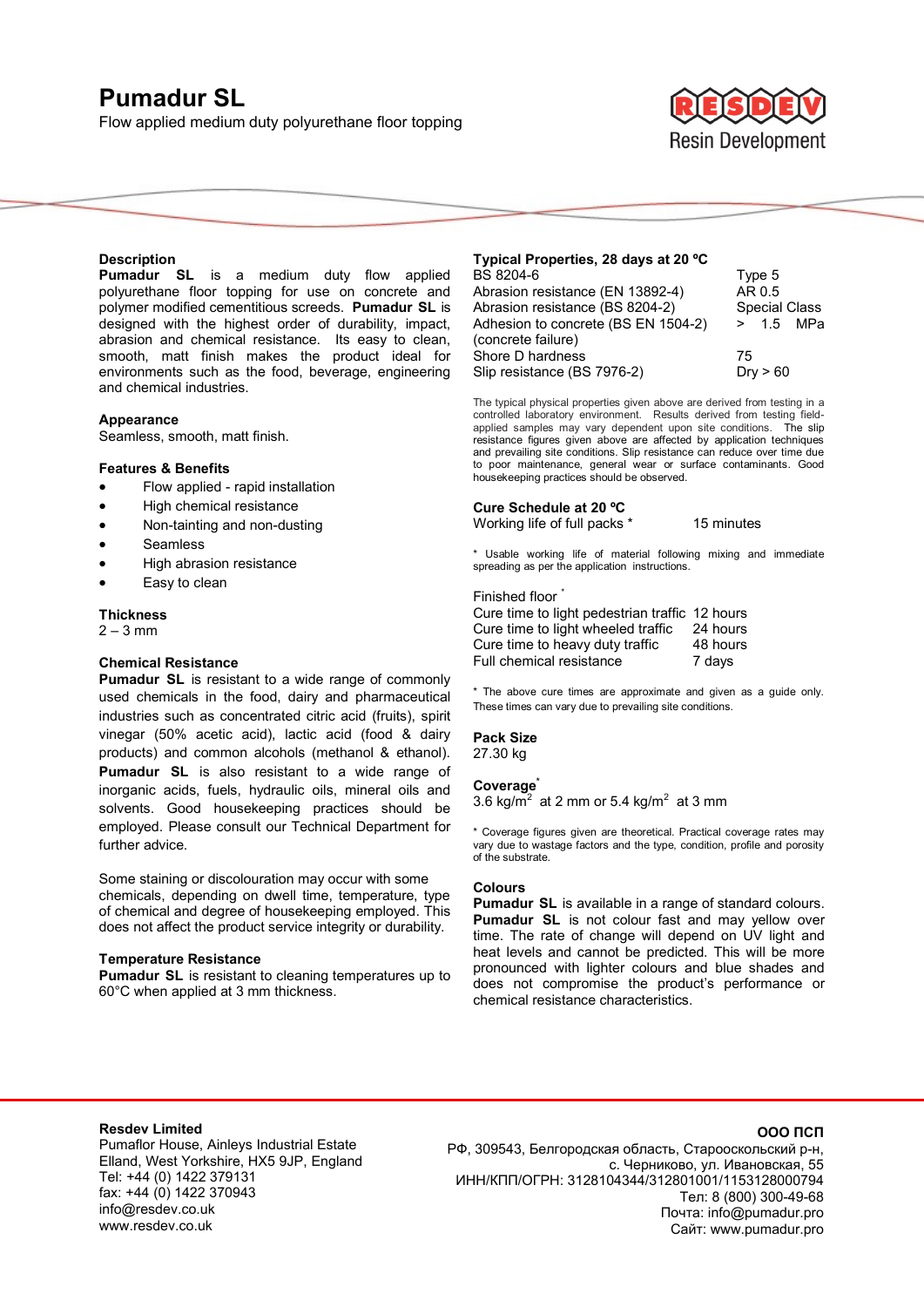#### **Application Conditions**

Ideal ambient and substrate temperature range is 15 25 ºC. Localised heating or cooling equipment may be required outside this range to achieve ideal temperature conditions. The aggregate can be stored in a cool area (or warm area in the case of low ambient temperature) in order to control product temperature and working life. The substrate and uncured floor must be kept at least 3 ºC above the dew point to reduce the risk of condensation or blooming on the surface, from before priming to at least 48 hours after application.

#### **Surface Preparation**

Inadequate preparation will lead to loss of adhesion and failure. In flow applied systems there is a tendency for the finish to mirror imperfections in the substrate. Grinding, or light vacuum-contained shot-blasting is therefore preferred over planing for these systems. Percussive scabbling or acid etching is not recommended. The substrate should be finished to a surface regularity when tested according to BS 8204-1 of class SR1 otherwise a scratch coat will be required.

Anchorage grooves should be cut to a width and depth of twice the thickness of the floor finish up to a maximum of 10 mm at the edges, bay joints, up-stands, drains, doorways and at regular points across the floor, and all debris removed. Refer to the **Resdev Guide to Surface Preparation** for further information.

#### **Application Instructions**

Priming

#### **(i) Where the concrete substrate has a relative humidity of** <**75%**

Priming should be carried out using **Pumadur Primer** taking particular care to prime but not fill the anchor grooves (see separate data sheet). Spread onto the substrate and roll with a short-haired roller to ensure even coverage until the surface is completely wetted out, taking care to avoid pooling. Apply around the edges of and into anchorage grooves by brush, to allow even spreading and avoid pooling. If, when cured, there are dry patches, a further primer coat is required. Allow to cure for a minimum 12 hours at 20 ºC. If the primer has been left to cure for >48 hours then the primer surface should be mechanically abraded and the area re-primed. Failure to do so may result in pin-holing of the surface topping.

## **(ii) Where the concrete substrate has a relative humidity of >75%**

**Pumadur SL** can be applied to 7 day old concrete which is visibly dry and having a minimum tensile strength (pull -off) of 1.5 MPa. All of the usual stringent surface preparation techniques should be employed. For concrete bases in contact with the ground, a damp proof membrane should have been incorporated into the slab design, in accordance with the requirements of CP102 (Code of Practice for Protection of Buildings Against Water from the Ground). **Pumadur SL** should be applied as a scratch coat at 1 mm nominal thickness to prime and seal the surface. If pin-holes are evident in the scratch coat indicating that air is rising from the substrate, remedial action should be taken. Allow to cure for a minimum 12 hours at 20 ºC. If the scratch coat has been left to cure for >48 hours then the surface should be mechanically abraded and the area re-coated. Failure to do so may result in pin-holing of the surface topping.

## **Application of Pumadur SL**

Prior to mixing, the temperature of the three components must be between 15 and 25  $^{\circ}$ C. Pre-mix the coloured resin component before use. Add the hardener component to the coloured resin component and mix using a low speed electric mixer (300 - 400 rpm) for 1 - 2 minutes until homogeneous. Decant the mixture into a rotary drum mixer and add the aggregate component in stages, mixing for a minimum of 3 minutes until a uniform coloured, lump-free mix is obtained. Apply the mixture immediately onto pre-primed areas , level to the required thickness using a steel float then de -aerate using a spiked roller. Spiked rolling should be carried out within three minutes of application in order to avoid interfering with flow and surface finish. Ensure that anchor grooves are fully wetted out with material.

The cured product should be protected from other trades using Kraft paper or similar breathable material. Polythene should not be used. Protect the installed floor from damp, condensation and water for at least 4 days.

## **Cleaning**

.

Regular cleaning is essential to enhance and maintain the life expectancy, slip resistance and appearance of the floor. **Pumadur SL** can be easily cleaned using industry standard cleaning chemicals and techniques. Consult your cleaning chemical and equipment supplier for more information.

## **Health and Safety**

Refer to product Safety Data Sheet before use.

## **EU Directive 2004/42/EC**

Complies with category j type SB (< 500 g/l). The VOC content of **Pumadur SL** is approx. 14 g/l (theoretical).

## **Resdev Limited**

Pumaflor House, Ainleys Industrial Estate Elland, West Yorkshire, HX5 9JP, England Tel: +44 (0) 1422 379131 fax: +44 (0) 1422 370943 info@resdev.co.uk www.resdev.co.uk

## **ООО ПСП**

РФ, 309543, Белгородская область, Старооскольский р-н, с. Черниково, ул. Ивановская, 55 ИНН/КПП/ОГРН: 3128104344/312801001/1153128000794 Тел: 8 (800) 300-49-68 Почта: info@pumadur.pro Сайт: www.pumadur.pro